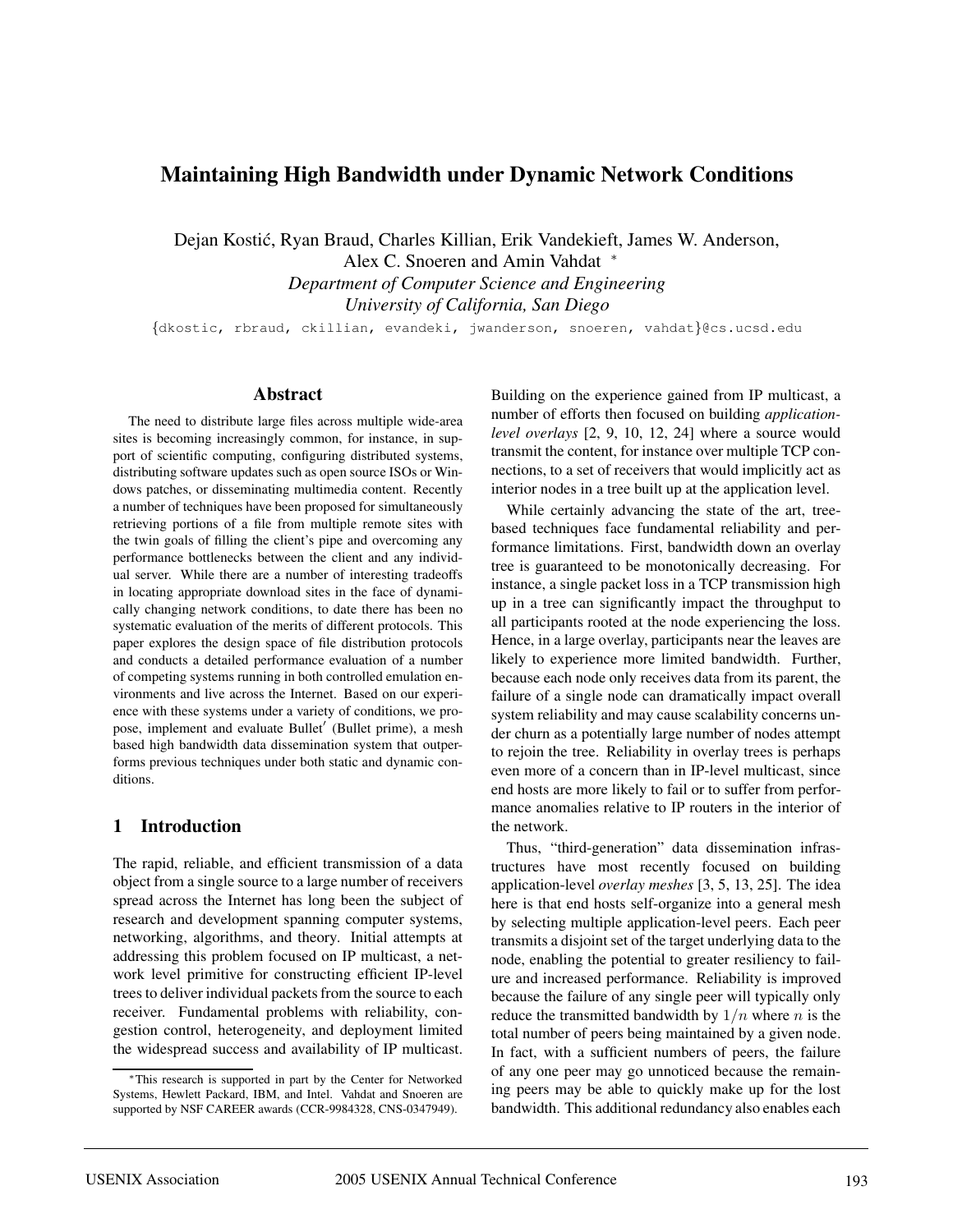node to regenerate its peer set in a more leisurely manner, eliminating the "reconnection storm" that can result from the failure of a node in an overlay tree. Mesh-based approaches may also improve overall bandwidth delivered to all nodes as data can flow to receivers over multiple disjoint paths. It is straightforward to construct scenarios where two peers can deliver higher aggregate bandwidth to a given node than any one can as a result of bottlenecks in the middle of the network.

While a number of these mesh-based systems have demonstrated performance and reliability improvements over previous tree-based techniques, there is currently no detailed understanding of the relative merits of existing systems nor an understanding of the set of design issues that most significantly affect end-to-end system performance and reliability. We set out to explore this space, beginning with our own implementation of Bullet [13]. Our detailed performance comparison of these systems both live across PlanetLab [20] and in the ModelNet [28] emulation environment led us to identify a number of key design questions that appear to most significantly impact overall system performance and reliability, including: i) whether data is pushed from the source to receivers or pulled by individual receivers based on discovering missing data items, ii) peer selection algorithms where nodes determine the number and identity of peers likely to have a good combination of high bandwidth and a large volume of missing data items, iii) the strategy for determining which data items to request and in what quantity based on changing network conditions, iv) the strategy employed by the sender to transmit blocks to its current set of peers based on the data items currently queued for transmission, and v) whether the data stream should be encoded using, for instance, Erasure codes [17] or transmitted unmodified.

By examining these questions in detail, we designed and implemented *Bullet'* (pronounced as Bullet prime), a new mesh-based data dissemination protocol that outperforms existing systems, including Bullet, SplitStream, and BitTorrent, by 25-70% in terms of download times, under a variety of network conditions. Thus, the principal contribution of this work is an exploration and initial enumeration of the design space for a broad range of mesh-based overlays and the design, implementation, and evaluation of a system that we believe embodies some of the "best practices" in this space, enabling good performance and reliability under a variety of network conditions, ranging from the static to the highly dynamic.

It is becoming increasingly important to synchronize updates to a logical data volume across the Internet, such as synchronizing FTP mirrors or updating installed software in distributed testbeds such as PlanetLab and the Grid. Today, the state of the art for disseminating updates consists of having all clients contact a central repository

known to contain the most current version of the data to retrieve any updates. Unfortunately, limited bandwidth and CPU at any central repository limit the speed and reliability with which the data can be synchronized across a large number of sites. We designed and implemented Shotgun, a set of extensions to the popular rsync tool to enable clients to synchronize their state with a centralized server orders of magnitude more quickly than previously possible.

The rest of this paper is organized as follows. Section 2 describes the design space for all systems doing large scale file distribution, Section 3 describes the specific implementation and architecture of Bullet', and Section 4 presents the results of our experiments testing our experimental strategies and comparisons with other systems, including evaluation of Shotgun. Section 5 outlines the related work in the field, and the paper concludes in Section 6.

## **2 Design Principles and Patterns**

Throughout the paper, we assume that the source transmits the file as a sequence of *blocks*, that serve as the smallest transfer unit. Otherwise, peers would not be able to help each other until they had the entire file downloaded. In addition, we concentrate on the case when the source of the file is the only node that has the file initially, and wishes to disseminate it to a large group of receivers as quickly as possible. This usage scenario corresponds to a flash-crowd retrieving a popular file over the Internet. In our terminology for peering relationships, a *sender* is a node sending data to a *receiver*.

The design of any large-scale file distribution system can be realized as careful decisions made regarding the fundamental tenets of peer-to-peer applications and data transfer. As we see them, these tenets are push vs. pull, encoding data, finding the right peers, methods for requesting data from those peers, and serving data to others in an effective manner. Additionally, an important design consideration is whether the system should be fair to participants or focus on being fast. In all cases, however, the underlying goal of downloading files is *always keep your incoming pipe full of new data*. This means that nodes must prevent duplicate data transmission, restrict control overhead in favor of distributing data, and adapt to changing network conditions. In the following sections we enumerate these fundamental decisions which all systems disseminating objects must make in more detail.

## **2.1 Push or Pull**

Options for distributing the file can be categorized by whether data is pushed from sources to destinations,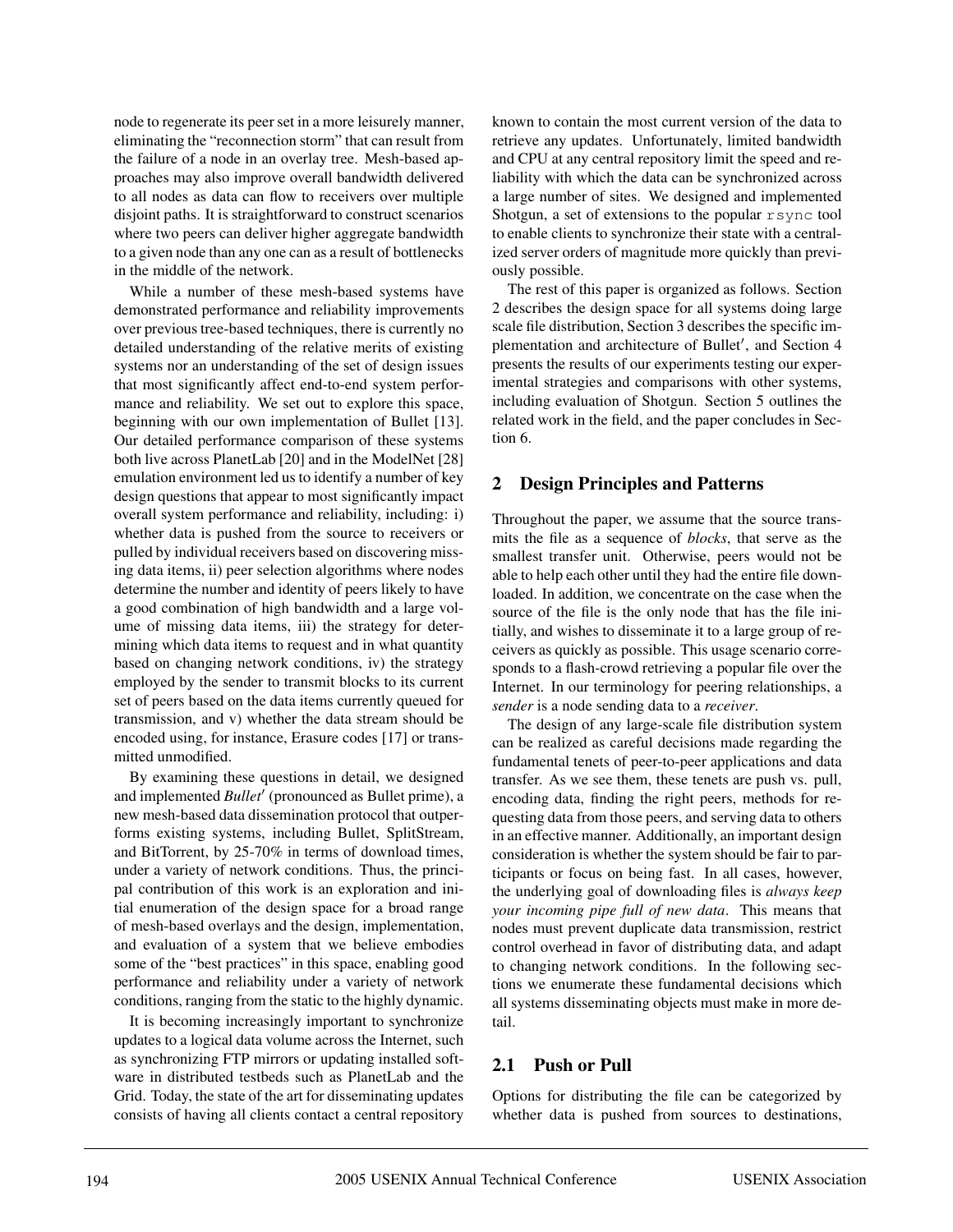pulled from sources by destinations, or a hybrid of the two. Traditional streaming applications typically choose the push methodology because data has low latency, is coming at a constant rate, and all participants are supposed to get all the data at the same time. To increase capacity, nodes may have multiple senders to them, and in a push system, they must then devote overhead to keeping their senders informed about what they have to prevent receipt of duplicates. Alternately, systems can use a pull mechanism where receivers must first learn of what data exists and which nodes have it, and then request it. This has the advantage that receivers, not senders, are in control of the size and specification of which data is outstanding to them, which allows them to control and adapt to their environments more easily. However, this twostep process of discovery followed by requesting means additional delay before receiving data and extra control messages in some cases.

## **2.2 Encoded or Unencoded**

The simplest way of sending the file involves just sending the original, or *unencoded*, blocks into the overlay. An advantage of this approach is that receivers typically do not have to fit the entire file into physical memory to sustain high-performance. Incoming blocks can be cached in memory, and later written to disk. Blocks only have to be read when the peers request them. Even if the blocks are not in memory and have to be fetched from the disk, pipelining techniques can be used to absorb the cost of disk reads. As a downside, sending the unencoded file might expose the "last block" problem of some file distribution mechanisms, when it becomes difficult for a node to locate and retrieve the last few blocks of the file.

Recently, a number of erasure-correcting codes that implement the "digital fountain" [4] approach were suggested by researchers [15, 16, 17]. When the source encodes the file with these codes, *any*  $(1 + \epsilon)n$  correctly received *encoded* blocks are sufficient to reconstruct the original n blocks, with the typically low *reception overhead* ( $\epsilon$ ) of 0.03 – 0.05. These codes hold the potential of removing the "last block" problem, because there is no need for a receiver to acquire any particular block, as long as it recovers a sufficient number of distinct blocks. In this paper, we assume that only the source is capable of encoding the file, and do not consider the potential benefits of *network coding* [1], where intermediate nodes can produce encoded packets from the ones they have received thus far.

Based on the publicly available specification, we implemented *rateless* erasure codes [17]. Although it is straightforward to implement these codes with a low CPU encoding and decoding overhead, they exhibit some performance artifacts that are relevant from a systems

perspective. First, the reconstruction of the file cannot make significant progress until a significant number of the encoded blocks is successfully received. Even with  $n$  received blocks (i.e., corresponding to the original file size), only 30 percent of the file content can be reconstructed [14]. Further, since the encoded blocks are computed by XOR-ing random sets of original blocks, the decoding stage requires random access to all of the reconstructed file blocks. This pattern of access, coupled with the bursty nature of the decoding process, causes increased decoding time due to excessive disk swapping if all of the decoded file blocks cannot fit into physical memory  $\frac{1}{1}$ . Consequently, the source is forced to transmit the file as a serious of *segments* that can fit into physical memory of the receivers. Even if all receivers have homogeneous memory size, this arrangement presents few problems. First, the source needs to decide when to start transmitting encoded blocks that belong to the next segment. If the file distribution mechanism exhibits considerable latency between the time a block is first generated and the time when nodes receive it, the source might send too many unnecessary blocks into the overlay. Second, receivers need to simultaneously locate and retrieve data belonging to multiple segments. Opening too many TCP connections can also affect overall performance. Therefore, the receivers have to locate enough senders hosting the segments they are interested in, while still being able to fill their incoming pipe.

We have observed a 4 percent overhead when encoding and decoding files of tens of MBs in size. Although mathematically possible, it is difficult to make this overhead arbitrary small via parameter settings or a large number of blocks. Since the file blocks should be sufficiently large to overcome the fixed overhead due to per-block headers, we cannot use an excessive number of blocks. Similarly, since a file consisting of a large number of blocks may not fit into physical memory, a segment may not have enough blocks to reduce the decoding overhead. Finally, the decoding process is sensitive to the number of recovered degree-1 (unencoded) blocks that are generated with relatively low probability (e.g. 0.01). These blocks are necessary to start the decoding process and without a sufficient number of these blocks the decoding process cannot complete.

In the remainder of the paper, we optimistically assume that the entire file can fit into physical memory and quantify the potential benefits of using encoding at the source in Section 4.6.

<sup>1</sup>We are assuming a memory-efficient implementation of the codes that releases the memory occupied by the encoded block when all the original blocks that were used in in its construction are available. Performance can be even worse if the encoded blocks are kept until the file is reconstructed in full.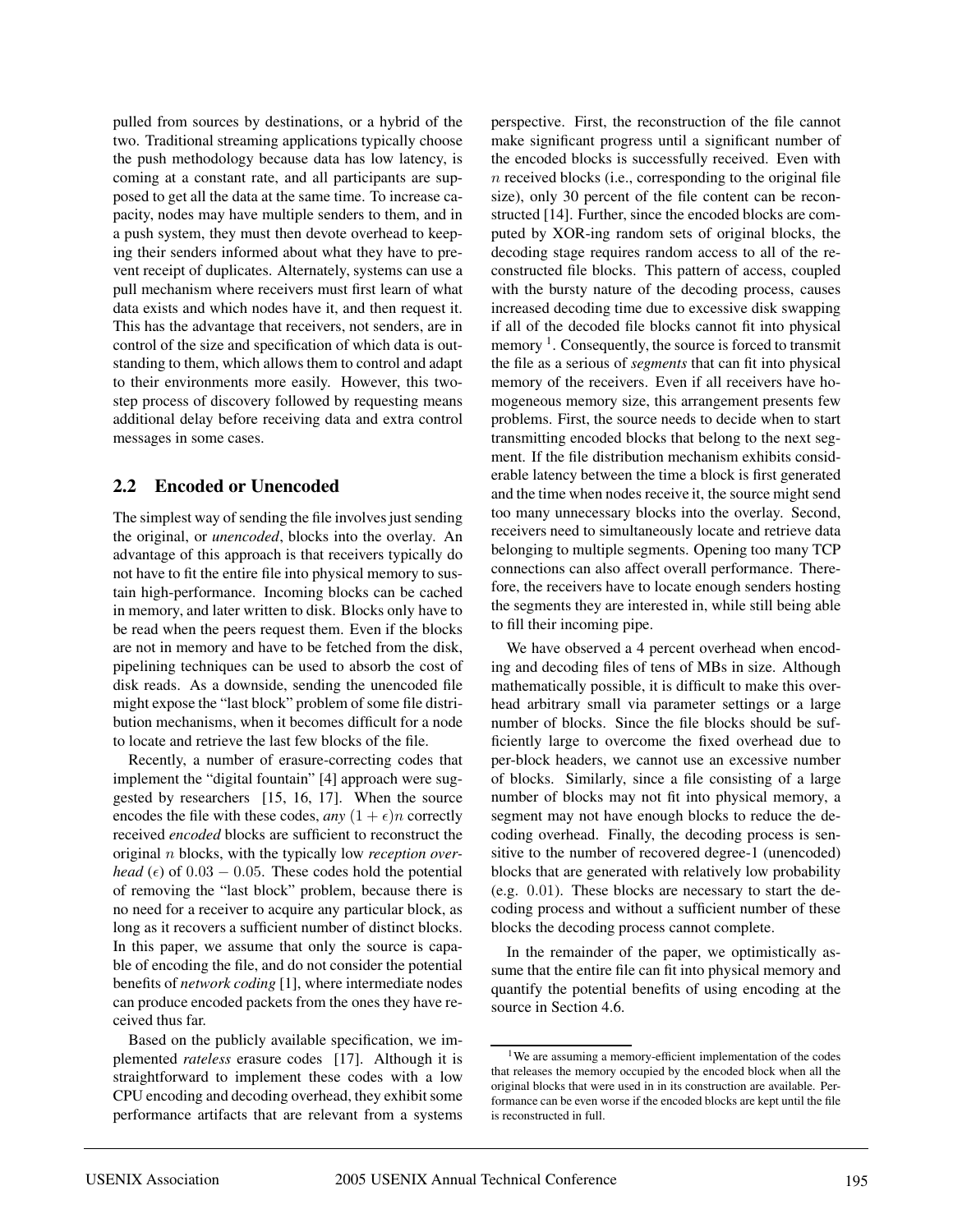## **2.3 Peering Strategy**

A node receives the file by peering with neighbors and receiving blocks from them. To enable this, the node requires techniques to learn about nodes in the system, selecting ones to peer with which have useful data, and determining the ideal set of peers which can optimize the incoming bandwidth of useful data. Ideally, a node would have perfect and timely information about distribution of blocks throughout the system and would be able to download any block from any other peer, but any such approach requiring global knowledge cannot scale. Instead, the system must approximate the peering decisions. It can do this by using a centralized coordination point, though constantly updating that point with updates of blocks received would also not scale, while also adding a single point of failure. Alternatively, a node could simply maintain a fixed set of peers, though this approach would suffer from changing network and node conditions or an initially poor selection of peers. One might also imagine using a DHT to coordinate location of nodes with given blocks. While we have not tested this approach, we reason that it would not perform well due to the extra overhead required for locating nodes with each block. Overall, a good approach to picking peers would be one which neither causes nodes to maintain global knowledge, nor communicate with a large number of nodes, but manages to locate peers which have a lot of data to give it. A good peering strategy will also allow the node to maintain a set of peers which is small enough to minimize control overhead, but large enough to keep the pipe full in the face of changing network conditions.

# **2.4 Request Strategy**

In either a push or pull based system, there has to be a decision made about which blocks should be queued to send to which peers. In a pull based system, this is a request for block. Therefore we call this the request strategy. For the request strategy, we need to answer several important questions.

First, what is the best order for requesting blocks? For example, if all nodes make requests for the blocks in the same order, the senders in peering relationships will be sending the same data to all the peers, and there would be very little opportunity for nodes to help each other to speed up the overall progress.

Second, for any given block, more than one of the senders might have it. How does the node choose the sender that is going to provide this particular block, or in a pull based system, how can senders prevent queuing the same block for the same node? Further, should a node request the block immediately after it learns about its existence at a sender, or should it wait until some of its other peers acquire the same block? There is a tradeoff, because reacting quickly might bring the block to this node sooner, and make it available for its own receivers to download sooner. However, the first sender over time that has this block might not be the best one to serve it; in this case it might be prudent to wait a bit longer, because the block download time from this sender might be high due to low available bandwidth.

Third, how much data should be requested from any given sender? Requesting too few blocks might not fill the node's incoming pipe, whereas requesting too much data might force the receiver to wait too long for a block that it could have requested and received from some other node.

Finally, where should the request logic be placed? One option is to have the receiver make explicit requests for blocks, which comes at the expense of maintaining data structures that describe the availability of each block, the time of requests, etc. In addition, this approach might incur considerable CPU overhead for choosing the next block to retrieve. If this logic is in the critical path, the throughput in high-bandwidth settings may suffer. Another option is to place the decision-making at the sender. This approach makes the receiver simpler, because it might just need to keep the sender up-to-date with a *digest* of blocks it currently has. Since a node might implicitly request the same block from multiple senders, this approach is highly resilient. On the other hand, duplicate blocks could be sent from multiple senders if senders do not synchronize their behavior. Further, message overhead will be higher than in the receiver-driven approach due to digests.

# **2.5 Sending Strategies**

All techniques for distributing a file will need a strategy for sending data to peers to optimize the performance of the distribution. We define the sending strategy as "given a set of data items destined for a particular receiver, in what order should they be sent?" This is differentiated from the request strategy in that it is concerned with the *order* of queued blocks rather than *which* blocks to queue. Here, we separate the strategy of the single source from that of the many peers, since for any file distribution to be successful, the source must share all parts of the file with others.

#### **Source**

In this paper, we consider the case where the source is available to send file blocks for the entire duration of a file distribution session. This puts it in a unique position to be able to both help all nodes, and to affect the performance of the entire download. As a result, it is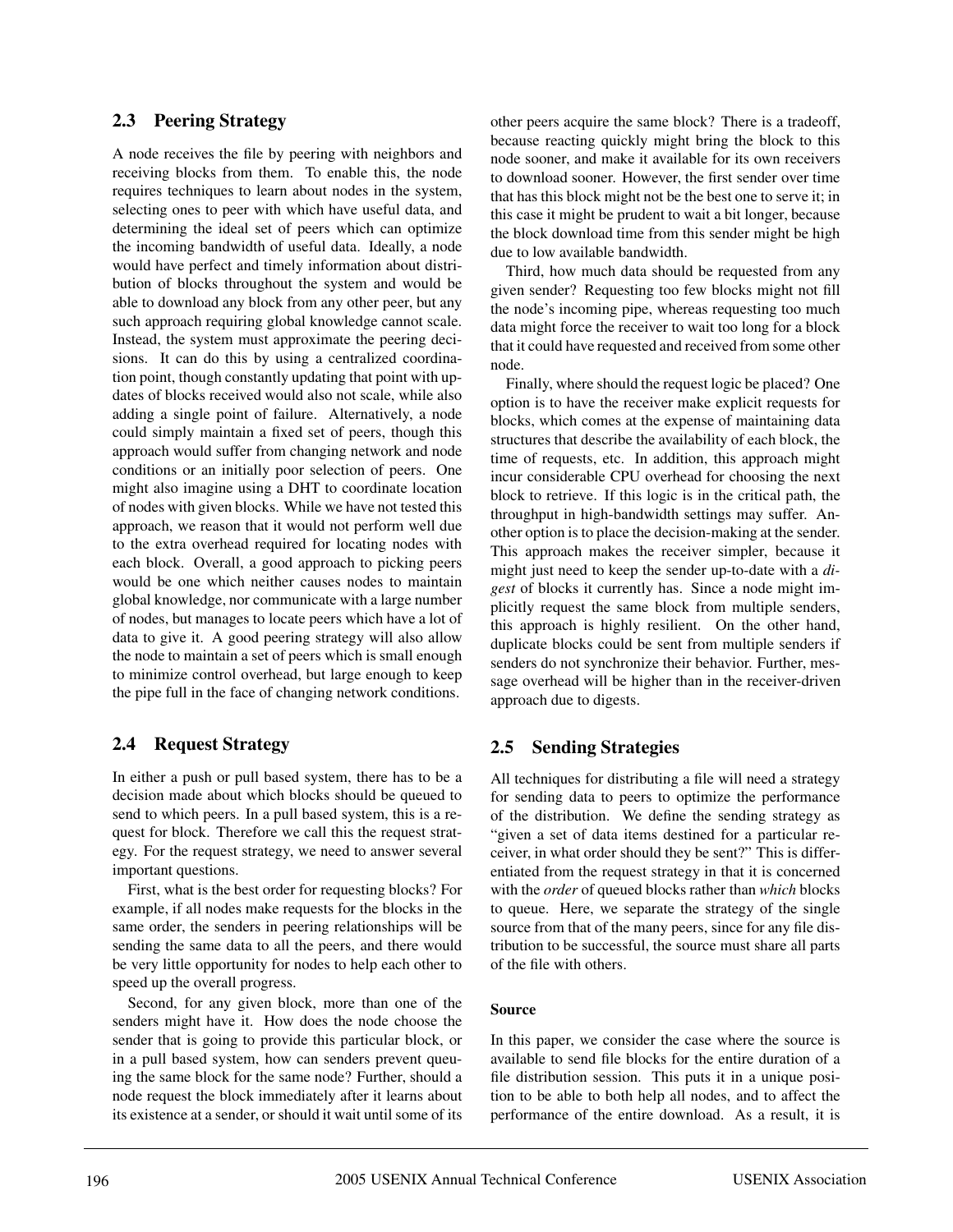especially important that the source not send the same data twice before sending the entire file once. Otherwise it may prevent fast nodes from completing because it is still "hoarding" the last block. This can be accomplished by splitting the file in various ways to send to its peers. The source must also consider what kinds of reliability and retransmission it should use and what happens in the face of peer failure.

#### **Non-source**

There are several options on the order to send nodes data. All of them fulfill the near-term goal for keeping a node's pipe full of useful data. But a forward thinking sender has some other options available to it which help future downloads, by making it easier for nodes to locate disjoint data. Consider that a node A will send blocks 1, 2, and 3 to receivers B and C. If it sends them in numerical order each time, B and C will both get 1 first. The utility to nodes who have peered with both B and C is just 1 though, since there is only 1 new block available. But if node A sends blocks in different orders, the utility to peers of B and C is doubled. A good sending strategy will create the greatest diversity of blocks in the system.

### **2.6 Fair-first or Fast-first**

An important consideration for the design of a file distribution system is whether it is the highest priority that it be fair to network participants, or fast. Some protocols, like BitTorrent and SplitStream, have some notion of fairness and try to make all nodes both give and take. BitTorrent does this by using tit-for-tat in its sending and requesting strategies, assuring that peers share and share alike. SplitStream does this by requiring that each node is forwarding at least as much as it is receiving. It is a nice side effect that in a symmetric network, this equal sharing strategy can be close to optimal, since all peers can offer as much as they can take, and one peer is largely as good as the next.

But this decision fundamentally prevents the possibility that some nodes have more to offer and can be exploited to do so. It is clear that there exist scenarios where there are tradeoffs between being fair and being fast. The appropriate choice largely depends on the use of the application, financial matters, and the mindset of the users in the system. Experience with some peer-topeer systems indicate that there exist nodes willing to give more than they take, while other nodes cannot share fairly due to network configurations and firewalls. In the remainder of the paper, we assume that nodes are willing to cooperate both during and after the file download, and do not consider enforcing fairness.

#### **3 Implementation and Architecture**

After a careful analysis of the design space, we came to the following conclusions about how Bullet' was to be structured:

- Bullet' would use a hybrid push/pull (Section 2.1) architecture where the source pushes and the receivers pull.
- The number of parameters that could be tweaked by the end user to increase performance must be minimized.
- Our system would support both the unencoded and the source-encoded file transmission, described in Section 2.2. We will quantify the potential benefits of encoding.

## **3.1 Architectural Overview**



Figure 1: Bullet' architectural overview. Gray lines represent a subset of peering relationships that carry explicitly pulled blocks.

Figure 1 depicts the architectural overview of Bullet'. We use an overlay tree for joining the system and for transmitting control information (shown in thin dashed lines, as step 1). We use RanSub [12], a scalable, decentralized protocol, to distribute changing, uniformly random subsets of file summaries over the control tree (steps 2 and 3). The source pushes the file blocks to children in the control tree (step 4). Using RanSub, nodes advertise their identity and the block availability. Receivers use this information (step 5) to choose a set of senders to peer with, receive their file information (step 6), request (step 7) and subsequently receive (step 8) file blocks, effectively establishing an overlay mesh on top of the underlying control tree. Moreover, receivers make local decisions on the number of senders as well as the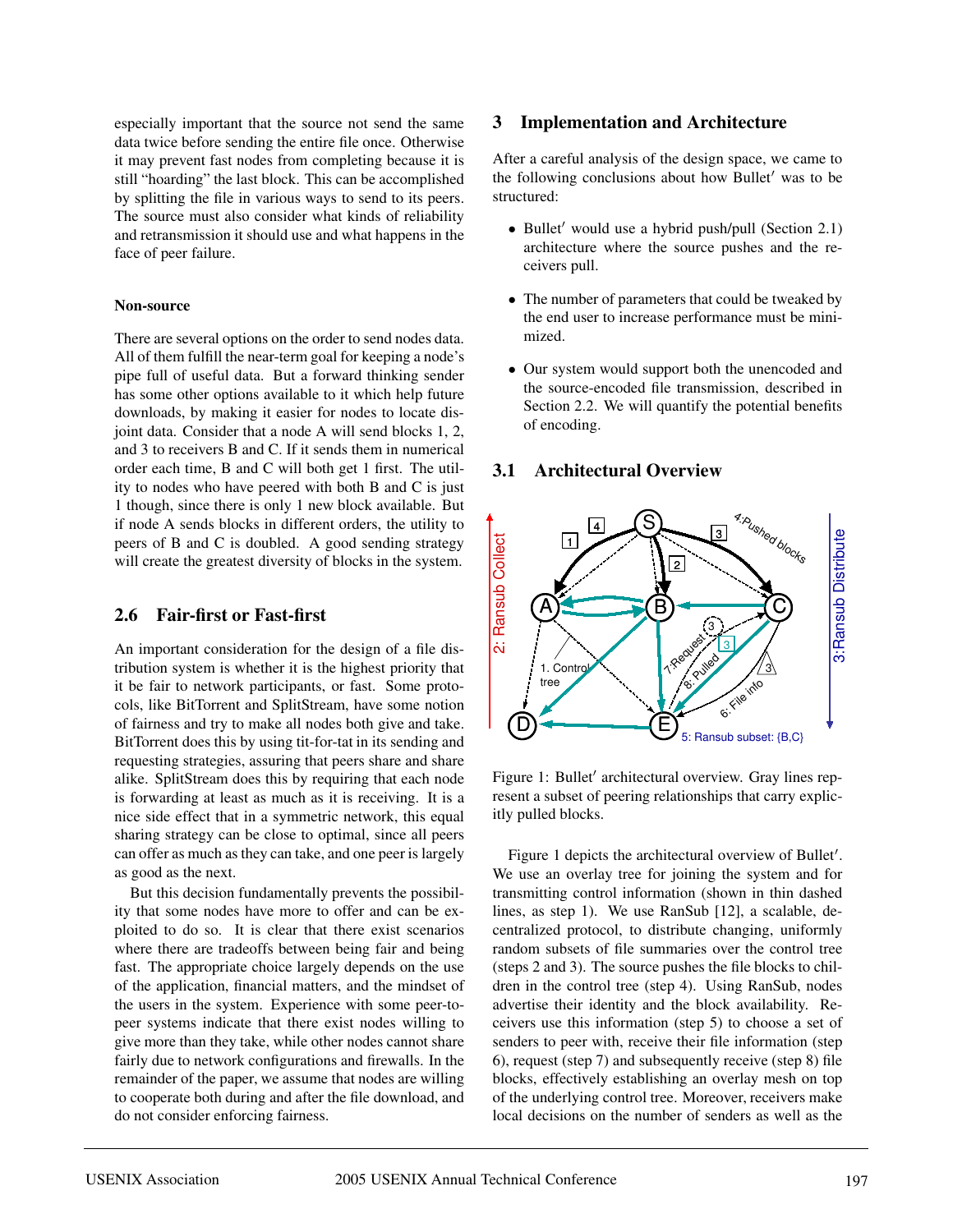amount of outstanding data, adjusting the overlay mesh over time to conform to the characteristics of the underlying network. Meanwhile, senders keep their receivers updated with the description of their newly received file blocks (step 6). The specifics of our implementation are described below.

# **3.2 Implementation**

We have implemented Bullet' using MACEDON. MACEDON [22] is a tool which makes the development of large scale distributed systems simpler by allowing us to specify the overlay network algorithm without simultaneously implementing code to handle data transmission, timers, etc. The implementation of Bullet' consists of a generic file distribution application, the Bullet' overlay network algorithm, the existing basic random tree and RanSub algorithms, and the library code in MACE-DON.

## **3.2.1 Download Application**

The generic download application implemented for Bullet' can operate in either encoded or unencoded mode. In the encoded mode, it operates by generating continually increasing block numbers and transmitting them using macedon multicast on the overlay algorithm. In unencoded mode, it operates by transmitting the blocks of the file once using macedon multicast. This makes it possible for us to compare download performance over the set of overlays specified in MACEDON. In both encoded and unencoded cases, the download application also supports a request function from the overlay network to provide the block of a given sequence number, if available, for transmission. The download application also supports the reconstruction of the file from the data blocks delivered to it by the overlay. The download application is parameterized and can take as parameters block size and file name.

## **3.2.2 RanSub**

RanSub is the protocol we use for distributing uniformly random subsets of peers to all nodes in the overlay. Unlike a centralized solution or one which requires state on the order of the size of the overlay, Ransub is decentralized and can scale better with both the number of nodes and the state maintained. RanSub requires an overlay tree to propagate random subsets, and in Bullet' we use the control tree for this purpose. RanSub works by periodically distributing a message to all members of the overlay, and then collecting data back up the tree. At each layer of the tree, data is randomized and compacted, assuring that all peers see a changing, uniformly random subset of data. The period of this distribute and collect is configurable, but for Bullet', it is set for 5 seconds. Also, by decentralizing the random subset distribution, we can include more application-state, an abstract which nodes can use to make more intelligent decisions about which nodes would be good to peer with.

# **3.3 Algorithms**

## **3.3.1 Peering Strategy**

In order for nodes to fill their pipes with useful data, it is imperative that they are able to locate and maintain a set of peers that can provide them with good service. In the face of bandwidth changes and unstable network conditions, keeping a fixed number of peers is suboptimal (see Section 4.4). Not only must Bullet' discard peers whose service degrades, it must also adaptively decide how many peers it should be downloading from/sending to. Note that peering relationships are not inherently bidirectional; two nodes wishing to receive data from each other must establish peering links separately. Here we use the term "sender" to refer to a peer a node is receiving data from and "receiver" to refer to a peer a node is sending data to.

Each node maintains two variables, namely MAX SENDERS and MAX RECEIVERS, which specify how many senders and receivers the node wishes to have at maximum. Initially, these values are set to 10, the value we have experimentally chosen for the released version of Bullet. Bullet' also imposes hard limits of 6 and 25 for the number of minimum/maximum senders and receivers. Each time a node receives a RanSub distribute message containing a random subset of peers and the summaries of their file content, it makes an evaluation about its current peer sets and decides whether it should add or remove both senders and receivers. If the node has its current maximum number of senders, it makes a decision as to whether it should either "try out" a new connection or close a current connection based on the number of senders and bandwidth received when the last distribute message arrived. A similar mechanism is used to handle adding/removing receivers, except in this case Bullet' uses outgoing bandwidth instead of incoming bandwidth. Figure 2 shows the pseudocode for managing senders.

Once MAX SENDERS and MAX RECEIVERS have been modified, Bullet' calculates the average and standard deviation of bandwidth received from all of its senders. It then sorts the senders in order of least bandwidth received to most, and disconnects itself from any sender who is more than 1.5 standard deviations away from the mean, so long as it does not drop below the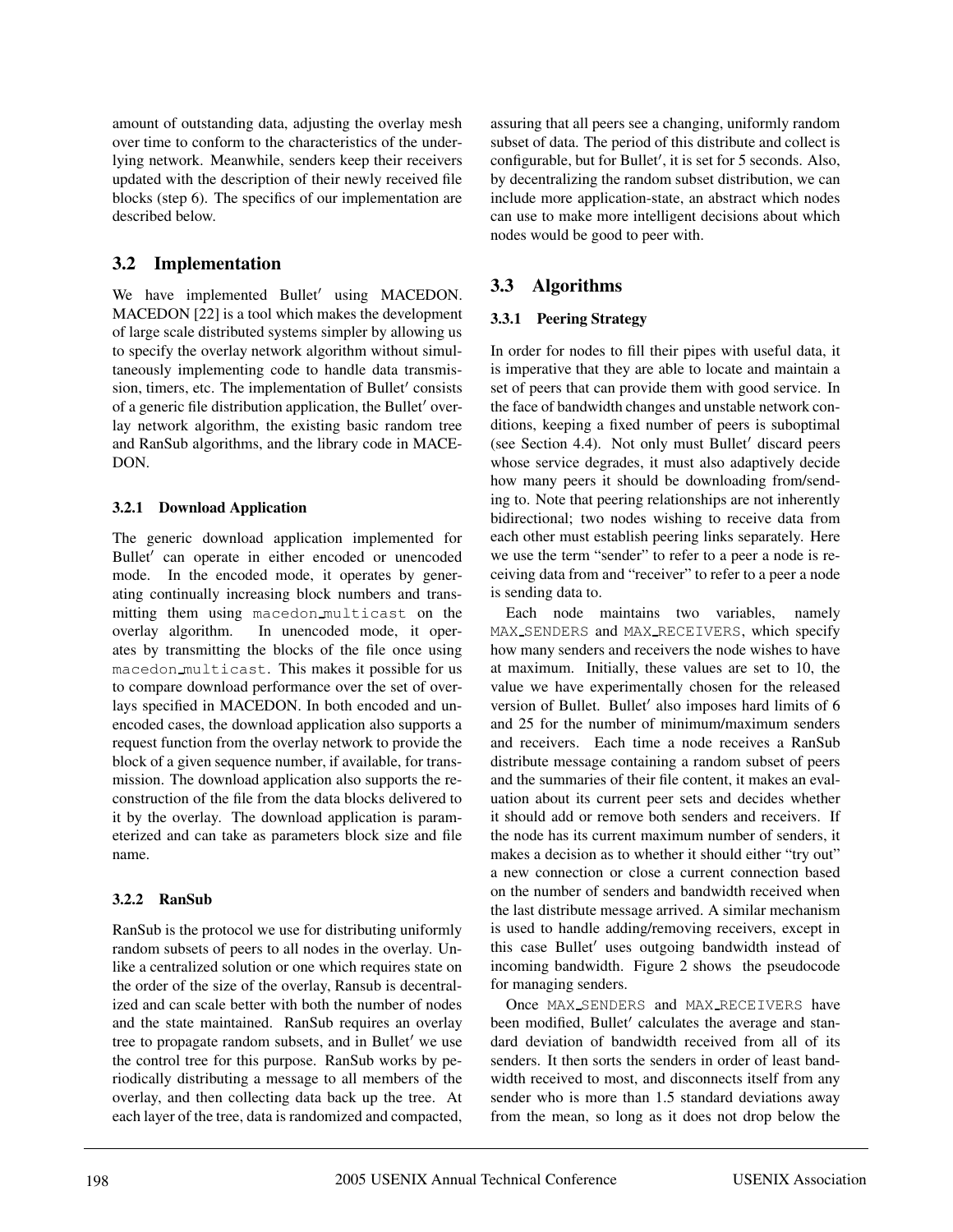```
void ManageSenders() {
  if (size(senders) != MAX_SENDERS)
    return;
 if (num_prev_senders == 0) {
    // try to add a new peer by default
   MAX_SENDERS++;
  }
 else if(size(senders) > num_prev_senders) {
   if(incoming_bw > prev_incoming_bw)
     // bandwidth went up, try adding
      // a sender
     MAX_SENDERS++;
   else
      // adding a new sender was bad
     MAX_SENDERS--;
  }
 else if (size(senders) < num_prev_senders) {
   if(incoming_bw > prev_incoming_bw)
     // losing a sender made us faster,
      // try losing another
     MAX_SENDERS--;
   else
      // losing a sender was bad
     MAX_SENDERS++;
  }
}
```
Figure 2: ManageSenders() Pseudocode

minimum number of connections  $(6)$ . This way, Bullet' is able to keep only the peers who are the most useful to it. A fixed minimum bandwidth was not used so as to not hamper nodes who are legitimately slow. In addition, the slowest sender is not always closed since if all of a peer's senders are approximately equal in terms of bandwidth provided, then none of them should be closed.

A nearly identical procedure is executed to remove receivers who are potentially limiting the outgoing bandwidth of a node. However, Bullet' takes care to sort receivers based on the ratio of their bandwidth they are receiving from a particular sender to their total incoming bandwidth. This is important because we do not want to close peers who are getting a large fraction of their bandwidth from a given sender. We chose the value of 1.5 standard deviations because 1 would lead to too many nodes being closed whereas 2 would only permit a very few peers to ever be closed.

## **3.3.2 Request Strategy**

We considered using four different request strategies when designing Bullet'. All of the strategies are for making local decisions on either the unencoded or sourceencoded file. Given a per-peer list representing blocks that are available from that peer, the following are possible ways to order requests:

• **First encountered** This strategy will simply arrange the lists based on block availability. That is, blocks that are just discovered by a node will be requested after blocks the node has known about for

a while. As an example, this might correspond to all nodes proceeding in lockstep in terms of download progress. The resulting low block diversity this causes in the system could lead to lower performance.

- **Random** This method will randomly order each list with the intent of improving the block diversity in the system. However, there is a possibility of requesting a block that many other nodes already have which does *not* help block diversity. As a result, this strategy might not significantly improve the overall system performance.
- **Rarest** The *rarest* technique is the first that looks at block distributions among a node's peers when ordering the lists. Each list will be ordered with the least represented blocks appearing first. This strategy has no method for breaking ties in terms of rarity, so it is possible that blocks quickly go from being under represented to well represented when a set of nodes makes the same deterministic choice.
- **Rarest random** The final strategy we describe is an improvement over the *rarest* approach in that it will choose uniformly at random from the blocks that have the highest rarity. This strategy eliminates the problem of deterministic choices leading to suboptimal conditions.

In order to decide which strategy worked the best, we implemented all four in Bullet'. We present our findings in Section 4.3.

## **3.3.3 Flow Control**

Although the *rarest random* request strategy enables Bullet' to request blocks from peers in a way that encourages block diversity, it does not specify how many blocks a node should request from its peers at once. This choice presents a tradeoff between control overhead (making requests) and adaptivity. On one hand, a node could request one block at a time, not requesting another one until the first arrived. Although stopping and waiting would provide maximum insulation to changing network conditions, it would also leave pipes underutilized due to the round trip time involved in making the next request. At the other end of the spectrum is a strategy where a node would request everything that it knew about from its peers as soon as it learned about it. In this case, the control traffic is reduced and the node's pipe from each of its peers has a better chance of being full but this technique has major flaws when network conditions change. If a peer suddenly slows down, the node will find itself stuck waiting for a large number of blocks to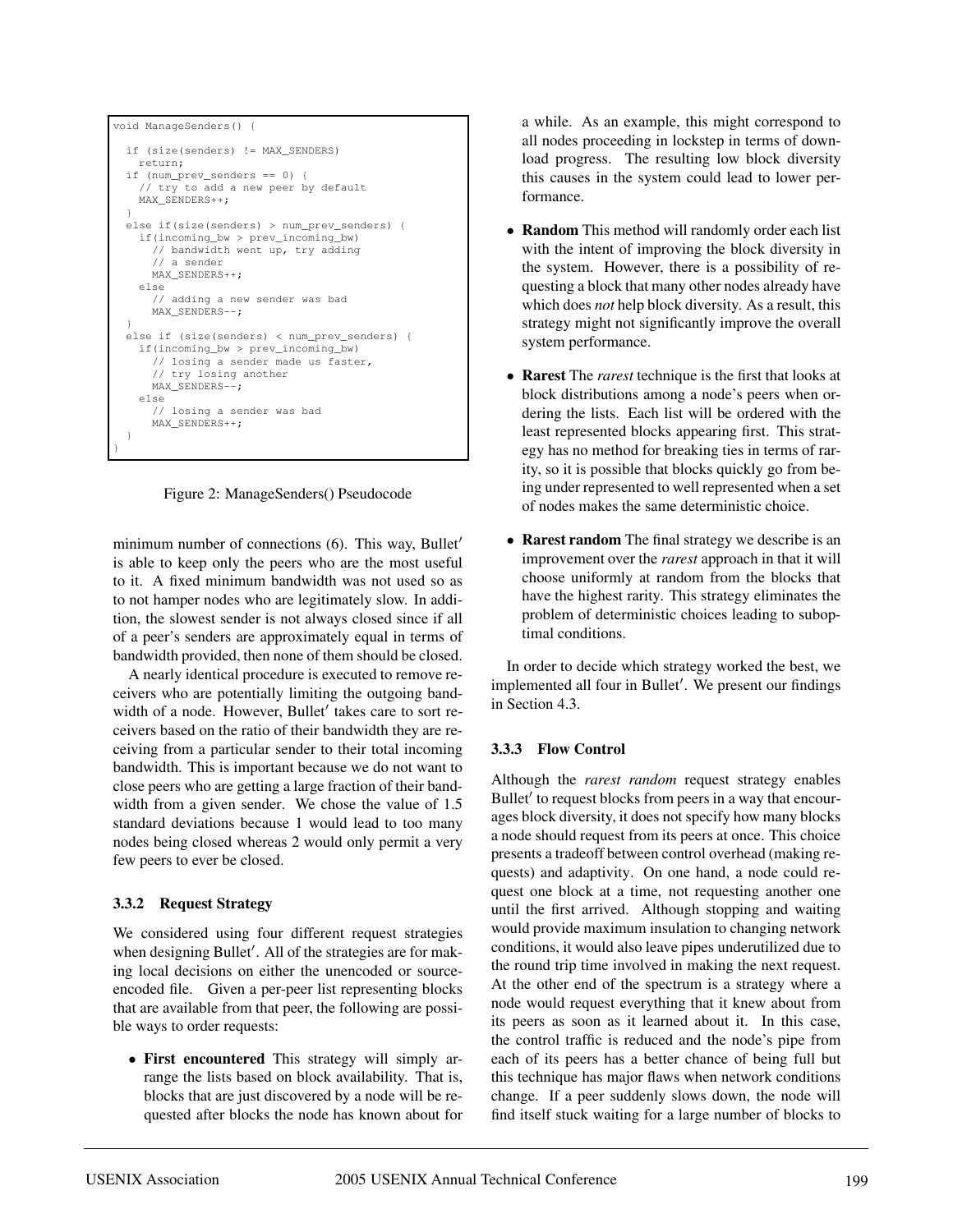```
void ManageOutstanding (sender, block) {
// start with current value
sender->desired = sender->requested + 1;
if (block->wasted <= 0 || block->in_front <= 1)
   sender->desired -=
     0.4*block->wasted*sender->bandwidth/block_size);
if (block->wasted <= 0 && block->in_front > 1)
    sender->desired -= 0.226*(block->in\_front - 1);}
```
Figure 3: Pseudocode for setting the maximum number of per-peer outstanding blocks.

come in at a slow rate. We have experimented with canceling of blocks that arrive "slowly", and found that in many cases these blocks are "in-flight" or in the sender's socket buffer, making it difficult to effectively stop their retrieval without closing the TCP connection.

As seen in Section 4.5, using a fixed number of outstanding blocks will not perform well under a wide variety of conditions. To remedy this situation, Bullet' employs a novel flow control algorithm that attempts to dynamically change the maximum number of blocks a node is willing to have outstanding from each of its peers. Our control algorithm is similar to XCP's [11] efficiency controller, the feedback control loop for calculating the aggregate feedback for all the flows traversing a link. XCP measures the difference in the rates of incoming and outgoing traffic on a link, and computes the total number of bytes by which the flows' congestion windows should increase or decrease. XCP's goal is to maintain 0 packets queued on the bottleneck link. For the particular values of control parameters  $\alpha = 0.4$ ,  $\beta = 0.226$ , the control loop is stable for any link bandwidth and delay.

We start with the original XCP formula and adapt it. Since we want to keep each pipe full while not risking waiting for too much data in case the TCP connection slows down, our goal is to maintain exactly 1 block in front of the TCP socket buffer, for each peer. With each block it sends, sender measures and reports two values to the receiver that runs the algorithm depicted in Figure 3 in the pseudocode. The first value is in front, corresponding to the number of queued blocks in front of the socket buffer when the request for the particular block arrives. The second value is wasted, and it can be either positive or negative. If it is negative, it corresponds to the time that is "wasted" and could have been occupied by sending blocks. If it is positive, it represents the "service" time this block has spent waiting in the queue. Since this time includes the time to service each of the in front blocks, we take care not to double count the service time in this case. To convert the wasted (service) time into units applicable to the formula, we multiply it by the bandwidth measured at the receiver, and divide by block size to derive the additional (reduced) number of blocks receiver could have requested. Once we decide to change the number of outstanding blocks, we mark a block request and do not make any adjustments until that block arrives. This technique allows us to observe any changes caused by our control algorithm before taking any additional action. Further, just matching the rate at which the blocks are requested with the sending bandwidth in an XCP manner would not saturate the TCP connection. Therefore, we take the ceiling of the non-integer value for the desired number of outstanding blocks whenever we increase this value.

Although Bullet' knows how much data it should request and from whom, a mechanism is still needed that specifies when the requests should be made. Initially, the number of blocks outstanding for all peers starts at 3, so when a node gains a sender it will request up to 3 blocks from the new peer. Conceptually, this corresponds to the pipeline of one block arriving at the receiver, with one more in-flight, and the request for the third block reaching the sender. Whenever a block is received, the node re-evaluates the potential from this peer and requests up to the new maximum outstanding.

### **3.3.4 Staying Up-To-Date**

One small detail we have deferred until now is how nodes become aware of what their peers have. Bullet' nodes use a simple bitmap structure to transmit *diffs* to their peers. These diffs are incremental, such that a node will only hear about a particular block from a peer once. This approach helps to minimize wasted bandwidth and decouples the size of the diff from the size of the file being distributed. Currently, a diff may be transmitted from node A to B in one of two circumstances - either because B has nothing requested of A, or because B specifically asked for a diff to be sent. The latter would occur when B is about to finish requesting all of the blocks A currently has. An interesting effect of this mechanism is that diff sending is automatically self clocking; there are no fixed timers or intervals where diffs are sent at a specific rate. Bullet' automatically adjusts to the data consumption rates of each individual peer.

#### **3.3.5 Sending Strategy**

As mentioned previously, Bullet' uses a hybrid push/pull approach for data distribution where the source behaves differently from everyone else. The source takes a rather simple approach: it sends a block to each of its RanSub children iteratively until the entire file has been sent. If a block cannot be sent to one child (because the pipe to it is already full), the source will try the next child in a round robin fashion until a suitable recipient is found. In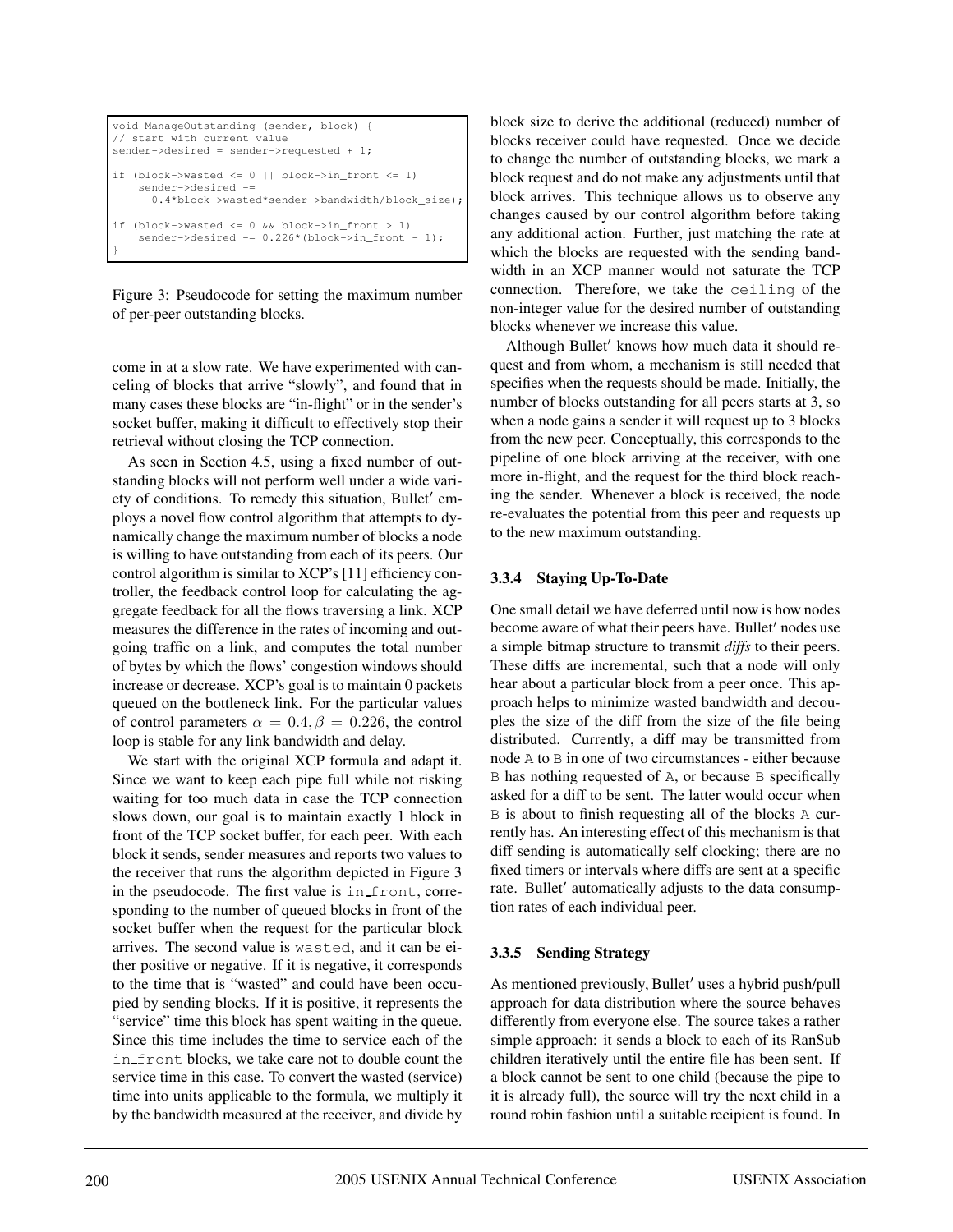

Figure 4: Comparison of Bullet' to BitTorrent, Bullet, SplitStream and optimal case for 100MB file size under random network packet losses. The legend is ordered top to bottom, while the lines are ordered from left to right.

this manner, the source never wastes bandwidth forcing a block on a node that is not ready to accept it. Once the source makes each of the file blocks available to the system, it will advertise itself in RanSub so that arbitrary nodes can benefit from having a peer with all of the file blocks.

From the perspective of non-source nodes, determining the order in which to send requested blocks is equally as simple. Since Bullet' dynamically determines the number of outstanding requests, nodes should always have approximately one outstanding request at the application level on any peer at any one time. As a result, the sender can simply serve requests in FIFO order since there is not much of a choice to make among such few blocks. Note that this approach would not be optimal for all systems, but since Bullet' dynamically adjusts the number of requests to have outstanding for each peer, it works well.

### **4 Evaluation**

To conduct a rigorous analysis of our various design tradeoffs, we needed to construct a controlled experimental environment where we could conduct multiple tests under identical conditions. Rather than attempt to construct a necessarily small isolated network test-bed, we present results from experiments using the Model-Net [28] network emulator, which allowed us to evaluate Bullet' on topologies consisting of 100 nodes or more. In addition, we present experimental results over the widearea network using the PlanetLab [20] testbed.



Figure 5: Comparison of Bullet' to BitTorrent, Bullet, and SplitStream for 100MB file size under synthetic bandwidth changes and random network packet losses.

#### **4.1 Experimental Setup**

Our ModelNet experiments make use of 25 2.0 and 2.8- Ghz Pentium-4s running Xeno-Linux 2.4.27 and interconnected by 100-Mbps and 1-Gbps Ethernet switches. In the experiments presented here, we multiplex one hundred logical end nodes running our download applications across the 25 Linux nodes (4 per machine). ModelNet routes packets from the end nodes through an emulator responsible for accurately emulating the hop-byhop delay, bandwidth, and congestion of a given network topology; a 1.4-Ghz Pentium III running FreeBSD-4.7 served as the emulator for these experiments.

All of our experiments are run on a fully interconnected mesh topology, where each pair of overlay participants are directly connected. While admittedly not representative of actual Internet topologies, it allows us maximum flexibility to affect the bandwidth and loss rate between any two peers. The inbound and outbound access links of each node are set to 6 Mbps, while the nominal bandwidth on the core links is 2 Mbps. In an attempt to model the wide-area environment [21], we configure ModelNet to randomly drop packets on the core links with probability ranging from 0 to 3 percent. The loss rate on each link is chosen uniformly at random and fixed for the duration of an experiment. To approximate the latencies in the Internet [7, 21], we set the propagation delay on the core links uniformly at random between 5 and 200 milliseconds, while the access links have one millisecond delay.

For most of the following sections, we conduct identical experiments in two scenarios: a static bandwidth case and a variable bandwidth case. Our bandwidthchange scenario models changes in the network band-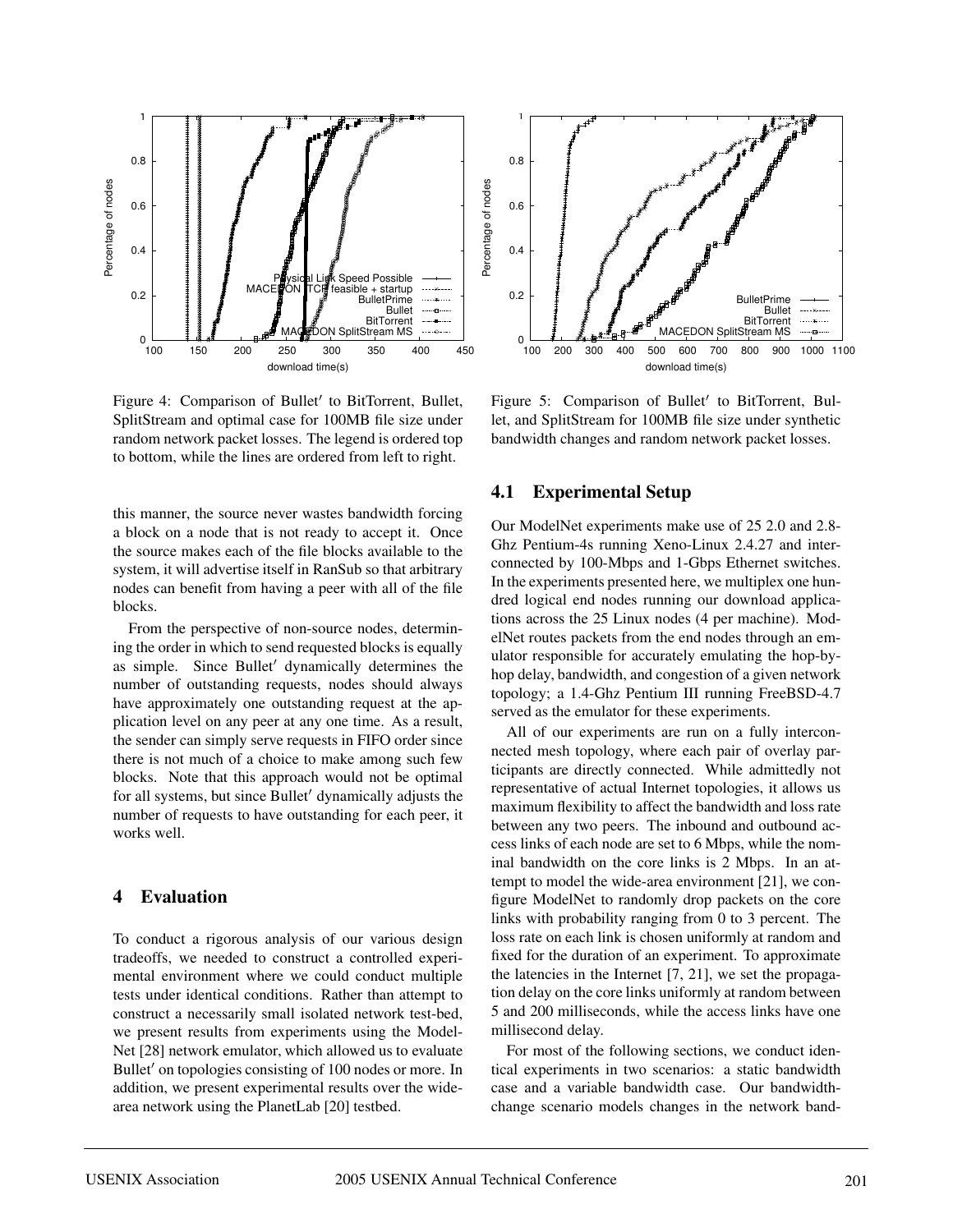

Figure 6: Impact of request strategy on Bullet' performance while downloading a 100 MB file under random network packet losses.

width that correspond to correlated and cumulative decreases in bandwidth from a large set of sources from any vantage point. To effect these changes, we decrease the bandwidth in the core links with a period of 20 seconds. At the beginning of each period, we choose 50 percent of the overlay participants uniformly at random. For each participant selected, we then randomly choose 50 percent of the other overlay participants and decrease the bandwidth on the core links from those nodes to 50 percent of the current value, without affecting the links in the reverse direction. The changes we make are cumulative; i.e., it is possible for an unlucky node pair to have 25% of the original bandwidth after two iterations. We do not alter the physical link loss rates that were chosen during topology generation.

### **4.2 Overall Performance**

We begin by studying how Bullet' performs overall, using the existing best-of-breed systems as comparison points. For reference, we also calculate the best achievable performance given the overhead of our underlying transport protocols. Figure 4 plots the results of downloading a 100-MB file on our ModelNet topology using a number of different systems. The graph plots the cumulative distribution function of node completion times for four experimental runs and two calculations. Starting at the left, we plot download times that are optimal with respect to access link bandwidth in the absence of any protocol overhead. We then estimate the best possible performance of a system built using MACEDON on top of TCP, accounting for the inherent delay required for nodes to achieve maximum download rate. The remaining four lines show the performance of Bullet' running in



Figure 7: Bullet' performance under random network packet losses for static peer set sizes of 6, 10, 14, and the dynamic peer set size sizing case while downloading a 100 MB file.

the unencoded mode, Bullet, and BitTorrent, our MACE-DON SplitStream implementation, in roughly that order. Bullet' clearly outperforms all other schemes by approximately 25%. The slowest Bullet' receiver finishes downloading 37% faster than for other systems. Bullet''s performance is even better in the dynamic scenario (faster by 32%-70%), shown in Figure 5.

We set the transfer block size to 16 KB in all of our experiments. This value corresponds to BitTorrent's subpiece size of 16KB, and is also shared by the Bullet and SplitStream. For all of our experiments, we make sure that there is enough physical memory on the machines hosting the overlay participants to cache the entire file content in memory. Our goal is to concentrate on distributed algorithm performance and not worry about swapping file blocks to and from the disk. Bullet and SplitStream results are optimistic since we do not perform encoding and decoding of the file. Instead, we set the encoding overhead to 4% and declare the file complete when a node has received enough file blocks.

## **4.3 Request Strategy**

Heartened by the performance of Bullet' with respect to other systems, we now focus our attention on the various critical aspects of our design that we believe contribute to Bullet''s superior performance. Figure 6 shows the performance of Bullet' using three different peer request strategies, again using the CDF of node completion times. In this case each node is downloading a 100 MB file. We argue the goal of a request strategy is to promote block diversity in the system, allowing nodes to help each other. Not surprisingly, we see that the *first-encountered*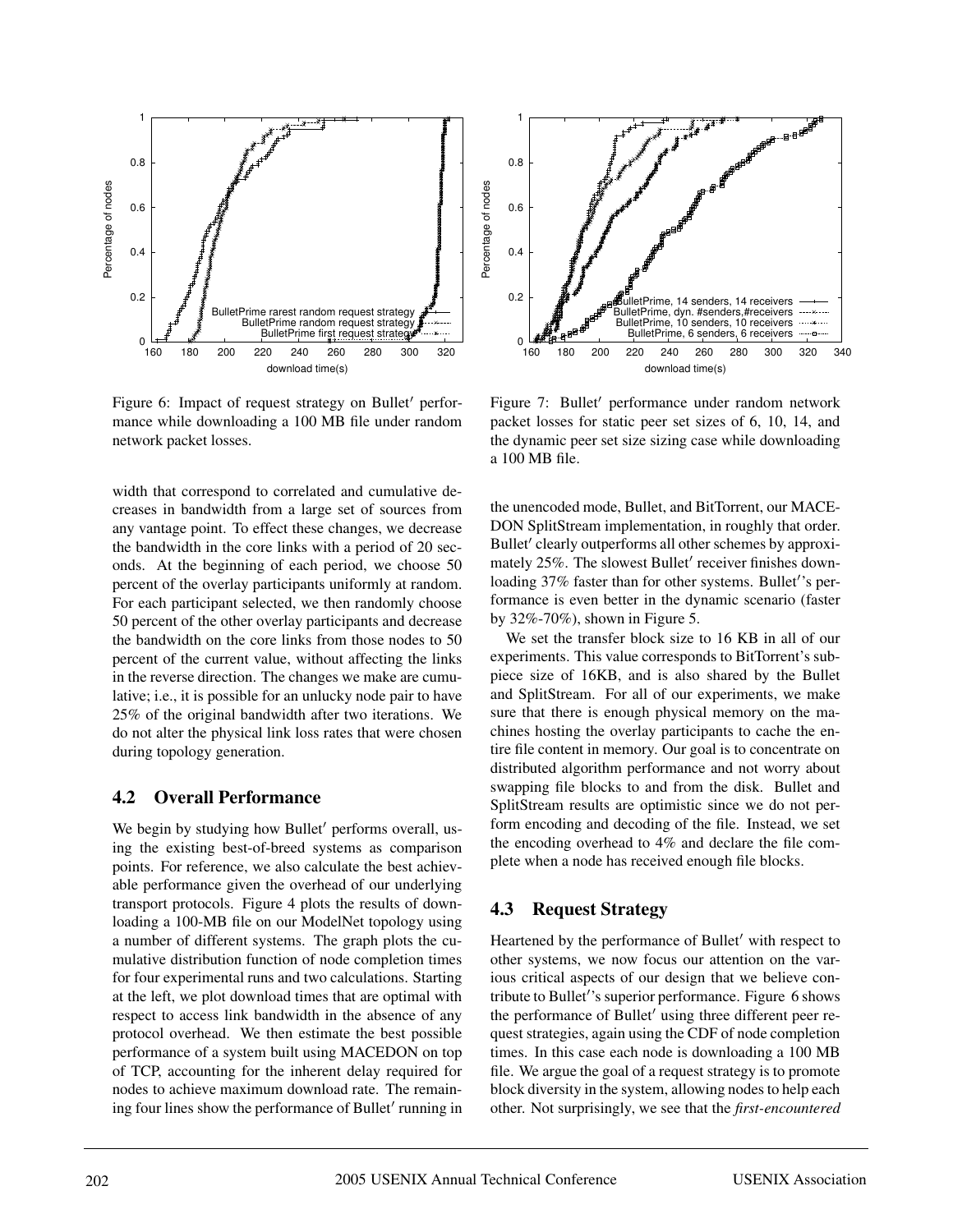

Figure 8: Bullet' performance under synthetic bandwidth changes and random network packet losses for static peer set sizes of 6, 10, 14, and the dynamic peer set size sizing case while downloading a 100 MB file.

request strategy performs the worst. While the rarestrandom performs best among the strategies considered for 70% of the receivers. For the slowest nodes, the random strategy performs better. When a receiver is downloading from senders over lossy links, higher loss rates increase the latency of block availability messages due to TCP retransmissions and use of the congestion avoidance mechanism. Subsequently, choosing the next block to download uniformly at random does a better job of improving diversity than the rarest-random strategy that operates on potentially stale information.

### **4.4 Peer Selection**

In this section we demonstrate the impossibility of choosing a single optimal number of senders and receivers for each peer in the system, arguing for a dynamic approach. In Figure 7 we contrast Bullet''s performance with 10 and 14 peers (for both senders and receivers) while downloading a 100 MB file. The system configured with 14 peers outperforms the one with 10 because in a lossy topology like the one we are using, having more TCP flows makes the node's incoming bandwidth more resilient to packet losses. Our dynamic approach is configured to start with 10 senders and receivers, but it closely tracks the performance of the system with the number of peers fixed to 14 for 50% of receivers. Under synthetic bandwidth changes (Figure 8), our dynamic approach matches, and sometimes exceeds the performance of static setups.

For our final peering example, we construct a 100 node topology with ample bandwidth in the core (10Mbps, 1ms latency links) with 800 Kbps access links and with-



Figure 9: Bullet' performance in the absence of bandwidth changes and random packet losses for static peer set sizes of 10, 14, and the dynamic peer set size sizing case while downloading a 10 MB file in a topology with constrained access links.

out random network packet losses. Figure 9 shows that, unlike in the previous experiments, Bullet' configured for 14 peers performs *worse* than in a setup with 10 peers. Having more peers in this constrained environment forces more maximizing TCP connections to compete for bandwidth. In addition, maintaining more peers requires sending more control messages, further decreasing the system performance. Our dynamic approach tracks, and sometimes exceeds, the performance of the better static setup.

These cases clearly demonstrate that no statically configured peer set size is appropriate for a wide range of network environments, and a well-tuned system must dynamically determine the appropriate peer set size.

## **4.5 Outstanding Requests**

We now explore determining the optimal number of perpeer outstanding requests. Other systems use a fixed number of outstanding blocks. For example, BitTorrent tries to maintain five outstanding blocks from each peer by default. For the experiments in this section, we use an 8KB block, and configure the Linux kernel to allow large receiver window sizes. In our first topology, there are 25 participants, interconnected with 10Mbps links with 100ms latency. In Figure 10 we show Bullet''s performance when configured with 3, 6, 9, 15, and 50 perpeer outstanding blocks for up to 5 senders. The number of outstanding requests refers to the *total* number of block requests to any given peer, including blocks that are queued for sending, and blocks and requests that are in-flight. As we can see, the dynamic technique closely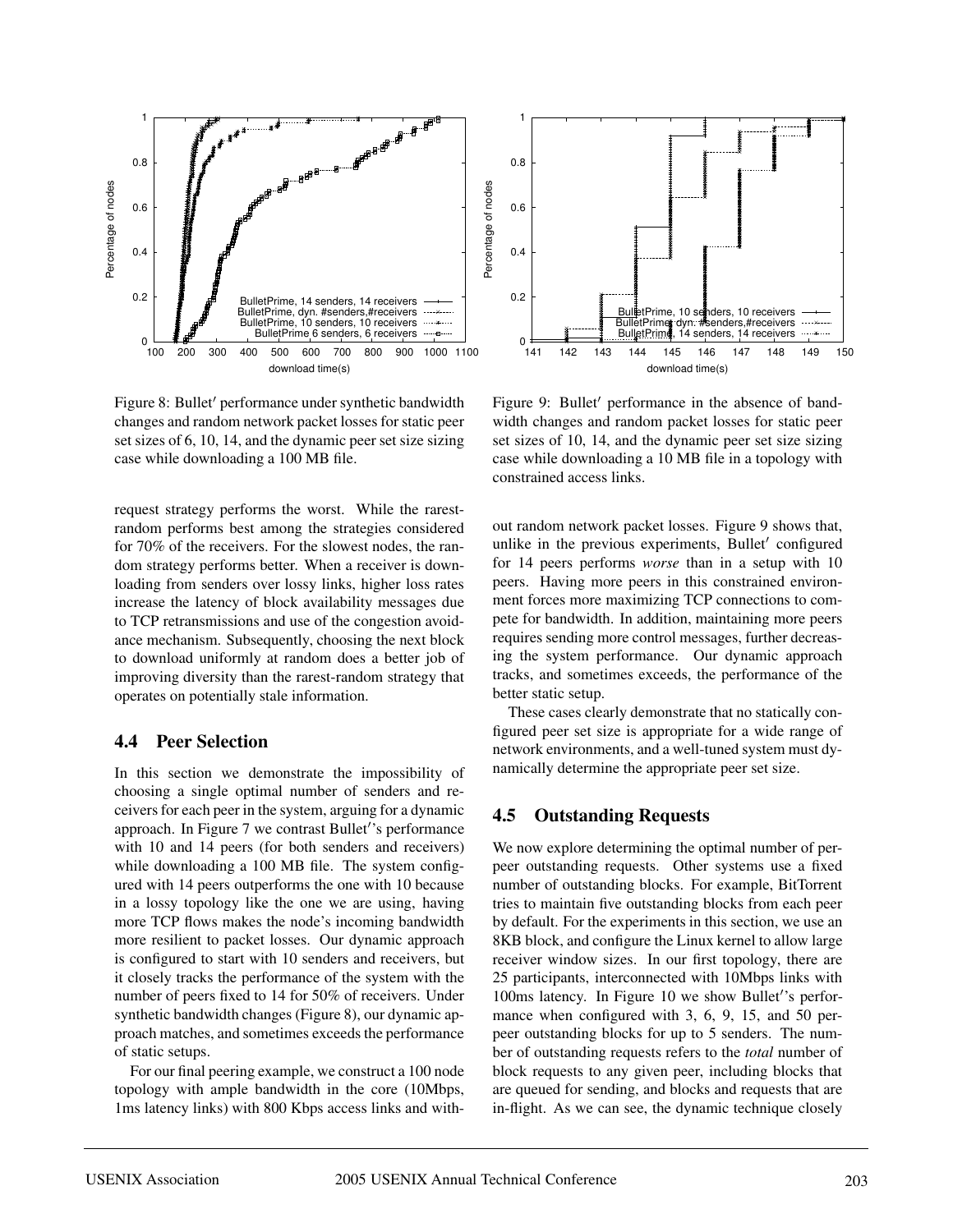

Figure 10: Bullet' performance with neither bandwidth changes nor random network packet losses for 3, 6, 9, 15, 50 outstanding blocks, and for the dynamic queue sizing case while downloading a 100 MB file

tracks the performance of cases with a large number of outstanding blocks. Having too few outstanding requests is not enough to fill the bandwidth-delay product of highbandwidth, high-latency links.

Although it is tempting to simplify the system by requesting the maximum number of blocks from each peer, Figure 11 illustrates the penalty of requesting more blocks than it is required to saturate the TCP connection. In this experiment, we instruct ModelNet to drop packets uniformly at random with probability ranging between 0 and 1.5 percent on the core links. Due to losses, TCP achieves lower bandwidths, requiring less data in-flight for maximum performance. Under these loss-induced TCP throughput fluctuations, our dynamic approach outperforms all static cases. Figure 12 provides more insight into this case. For this experiment, we have 8 participants including the source, with 6 nodes receiving data from the source and reconciling among each other over 10Mbps, 1ms latency links. We use 8KB blocks and disable peer management. The 8th node is only downloading from the 6 peers over dedicated 5Mbps, 100ms latency links. Every 25 seconds, we choose another peer from these 6, and reduce the bandwidth on its link toward the 8th node to 100Kbps. These cascading bandwidth changes are cumulative, i.e. in the end, the 8th node will have only 100Kbps links from its peers. Our dynamic scheme outperforms all fixed sizing choices for the slowest, 8th node, by 7 to 22 percent. Placing too many requests on a connection to a node that suddenly slows down forces the receiver to wait too long for these blocks to arrive, instead of retrieving them from some other peer.



Figure 11: Bullet' performance under random network packet losses while downloading a 100 MB file. CDF line for 9 blocks omitted for readability.

#### **4.6 Potential Benefits of Source Encoding**

The purpose of this section is to quantify the potential benefits of encoding the file at the source. Towards this end, Figure 13 shows the average block interarrival times among the 99 receivers, while downloading a 100MB file. To improve the readability of the graph, we do not show the maximum block inter-arrival times, which observe a similar trend. A system that has a pronounced "last-block" problem would exhibit a sharp increase in the block inter-arrival time for the last several blocks. To quantify the potential benefits of encoding, we first compute the overall average block inter-arrival time  $t_b$ . We then consider the last twenty blocks and calculate the cumulative overage of the average block interarrival time over  $t_b$ . In this case overage amounts to 8.38 seconds. We contrast this value to the potential increase in the download time due to a fixed 4 percent encoding overhead of 7.60 seconds, while optimistically assuming that downloads using source encoding would not exhibit any deviation in the download times of the last few blocks. We conclude that encoding at the source in this scenario would not be of clear benefit in improving the average download time. This finding can be explained by the presence of a large number of nodes that will have a particular block and will be available to send it to other participants. Encoding at the source or within the network can be useful when the source becomes unavailable soon after sending the file once and with node churn [8].

#### **4.7 PlanetLab**

This section contains results from the deployment of Bullet' over the PlanetLab [20] wide-area network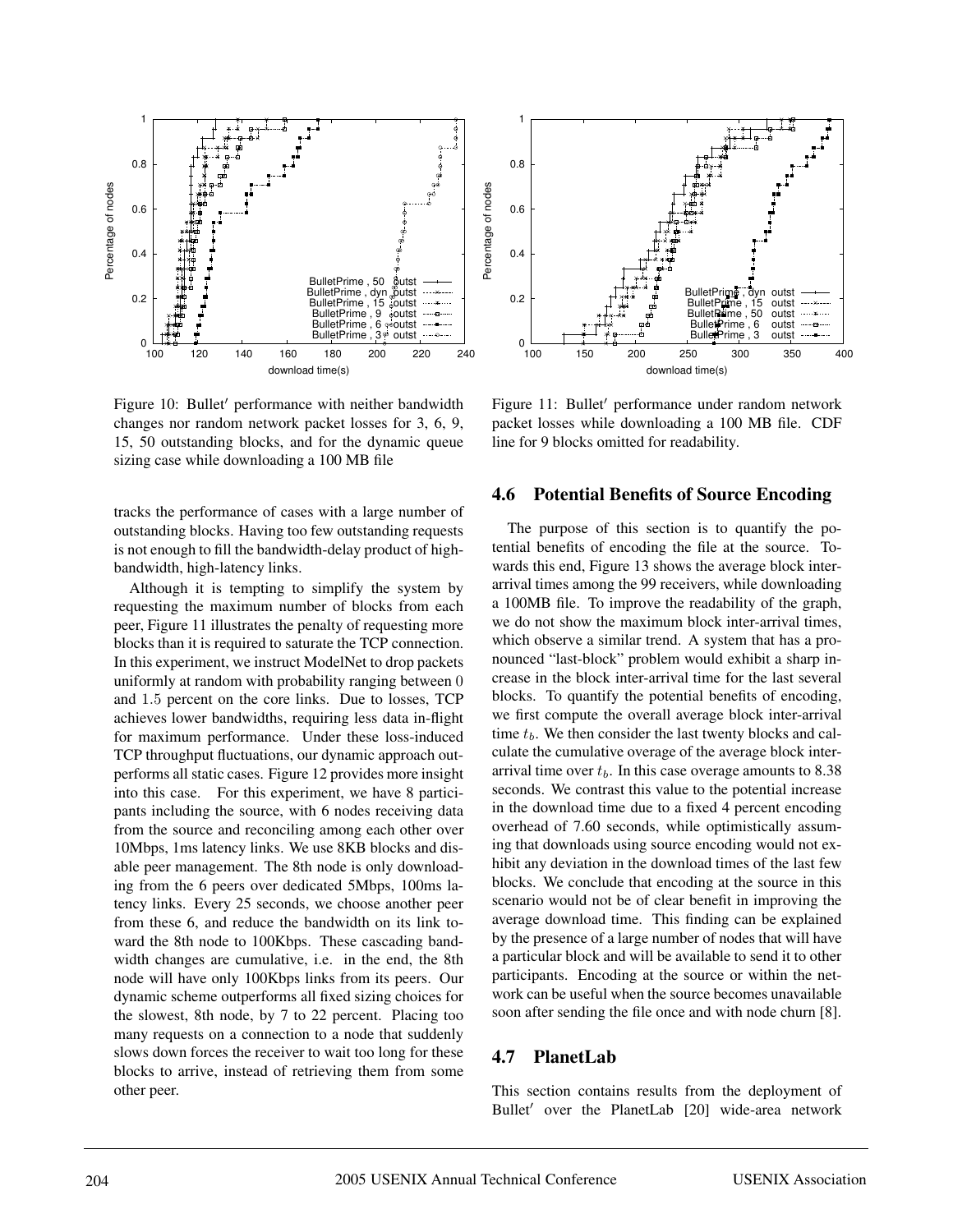

Figure 12: Bullet' performance under synthetic bandwidth changes while downloading a 100 MB file. CDF lines for 3 and 6 omitted because the 8th node takes considerably more time to finish in these cases.

testbed. For our first experiment, we chose 41 nodes for our deployment, with no two machines being deployed at the same site. We configured Bullet', Bullet, and SplitStream (MACEDON MS implementation) to use a 100KB block size. Bullet and SplitStream were not performing the file encoding/decoding; instead we mark the downloads as successful when a required number of distinct file blocks is successfully received, including fixed 4 percent overhead that an actual encoding scheme would incur. We see in Figure 14 that Bullet' consistently outperforms other systems in the wide-area. For example, the slowest Bullet' node completes the 50MB download approximately 400 seconds sooner than Bit-Torrent's slowest downloader.

## **4.8 Shotgun: a Rapid Synchronization Tool**

This section presents Shotgun, a set of extensions to the popular rsync [27] tool to enable clients to synchronize their state with a centralized server orders of magnitude more quickly than previously possible. At a high-level, Shotgun works by wrapping appropriate interfaces to Bullet' around  $r$  sync. Shotgun is useful, for example, for a user who wants to run an experiment on a set of PlanetLab[20] nodes. Because each node only has local storage, the user must somehow copy (using scp or rsync) her program files to each node individually. Each time she makes any change to her program, she must re-copy the updated files to all the nodes she is using. If the experiment spans hundreds of nodes, then copying the files requires opening hundreds of ssh connections, all of which compete for bandwidth.



Figure 13: Block inter-arrival times for a 100 MB file under random network packet losses in the absence of bandwidth changes. The block numbers on the X axis correspond to the order in which nodes retrieve blocks, not the actual block numbers.

To use Shotgun, the user simply starts shotgund, the Shotgun multicast daemon, on each of his nodes. To distribute an update, the user runs shotgun\_sync, providing as arguments a path to the new software image, a path to the current software image, and the host name of the source of the Shotgun multicast tree (this can be the local machine). Next, shotgun sync runs rsync in batch mode between the two software image paths, generating a set of logs describing the differences and records the version numbers of the old and new files. shot gun\_sync then archives the logs into a single tar file and sends it to the source, which then rapidly disseminates it to all the clients using the multicast overlay. Each client's shotgund will download the update, and then invoke shotgun\_sync locally to apply the update if the update's version is greater than the node's current version.

Running an rsync instance for each target node overloads the source node's CPU with a large number of rsync processes all competing for the disk, CPU, and bandwidth. Therefore, we have attempted to experimentally determine the number of simultaneous rsync processes that give the optimal overall performance using the staggered approach. Figure 15 shows that Shotgun outperforms  $r$  sync (1, 2, 4, 8, and 16 parallel instances) by two orders of magnitude. Another interesting result from this graph is that the constraining factor for Planet-Lab nodes is the disk, not the network. On average, most nodes spent twice as much time replaying the *rsync* logs locally then they spent downloading the data.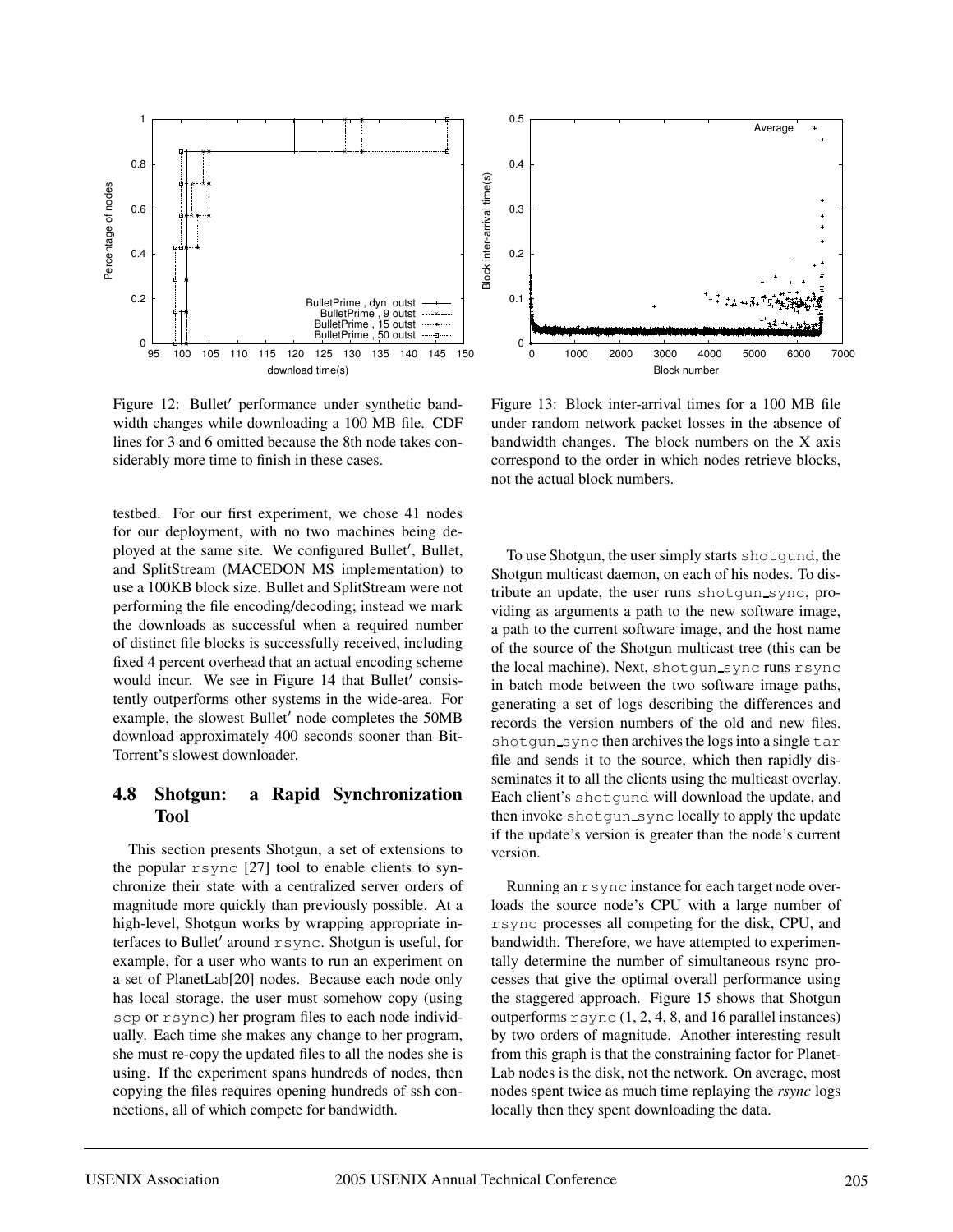

Figure 14: Comparison of Bullet' to Bullet, BitTorrent, and SplitStream for 50MB file size on PlanetLab.

## **5 Related Work**

Overcast [10] constructs a bandwidth-optimized overlay tree among dedicated infrastructure nodes. An incoming node joins at the source and probes for acceptable bandwidth under one if its siblings to descend down the tree. A node's bandwidth and reliability is determined by characteristics of the network between itself and its parent and is lower than the performance and reliability provided by an overlay mesh.

Narada [9] constructs a mesh based on a *k-spanner* graph, and uses bandwidth and latency probing to improve the quality of the mesh. It then employs standard routing algorithms to compute per-source forwarding trees, in which a node's performance is still defined by connectivity to its parent. In addition, the group membership protocol limits the scale of the system.

Snoeren et al. [26] use an overlay mesh to send XMLencoded data. The mesh is structured by enforcing  $k$  parents for each participant. The emphasis of this primarily push-based system is on reliability and timely delivery, so nodes flood the data over the mesh.

In FastReplica [6] file distribution system, the source of a file divides the file into  $n$  blocks, sends a different block to each of the receivers, and then instructs the receivers to retrieve the blocks from each other. Since the system treats every node pair equally, overall performance is determined by the transfer rate of the slowest end-to-end connection.

BitTorrent [3] is a system in wide use in the Internet for distribution of large files. Incoming nodes rely on the centralized *tracker* to provide a list of existing system participants and system-wide block distribution for random peering. BitTorrent enforces fairness via a titfor-tat mechanism based on bandwidth. Our inspection



Figure 15: The aggregate completion time for varying number of parallel rsync processes for an update with 24MB of deltas on 40 PlanetLab nodes.

of the BitTorrent code reveals hard coded constants for request strategies and peering strategies, potentially limiting the adaptability of the system to a variety of network conditions relative to our approach. In addition, tracker presents a single point of failure and limits the system scalability.

SplitStream [5] aims to construct an interior-node disjoint forest of  $k$  Scribe [24] trees on top of a scalable peer-to-peer substrate [23]. The content is split into  $k$ *stripes*, each of which is pushed along one of the trees. This system takes into account physical inbound and outbound link bandwidth of a node when determining the number of stripes a node can forward. It does not, however, consider the overall end-to-end performance of an overlay path. Therefore, system throughput might be decreased by congestion that does not occur on the access links.

In CoopNet [18], the source of the multimedia content computes locally random or node-disjoint forests of trees in a manner similar to SplitStream. The trees are primarily designed for resilience to node departures, with network efficiency as the second goal.

Slurpie [25] improves upon the performance of Bit-Torrent by using an adaptive downloading mechanism to scale the number of peers a node should have. However, it does not have a way of dynamically changing the number of outstanding blocks on a per-peer basis. In addition, although Slurpie has a random backoff algorithm that prevents too many nodes from going to the source simultaneously, nodes can connect to the webserver and request arbitrary blocks. This would increase the minimum amount of time it takes all blocks to be made available to the Slurpie network, hence leading to increased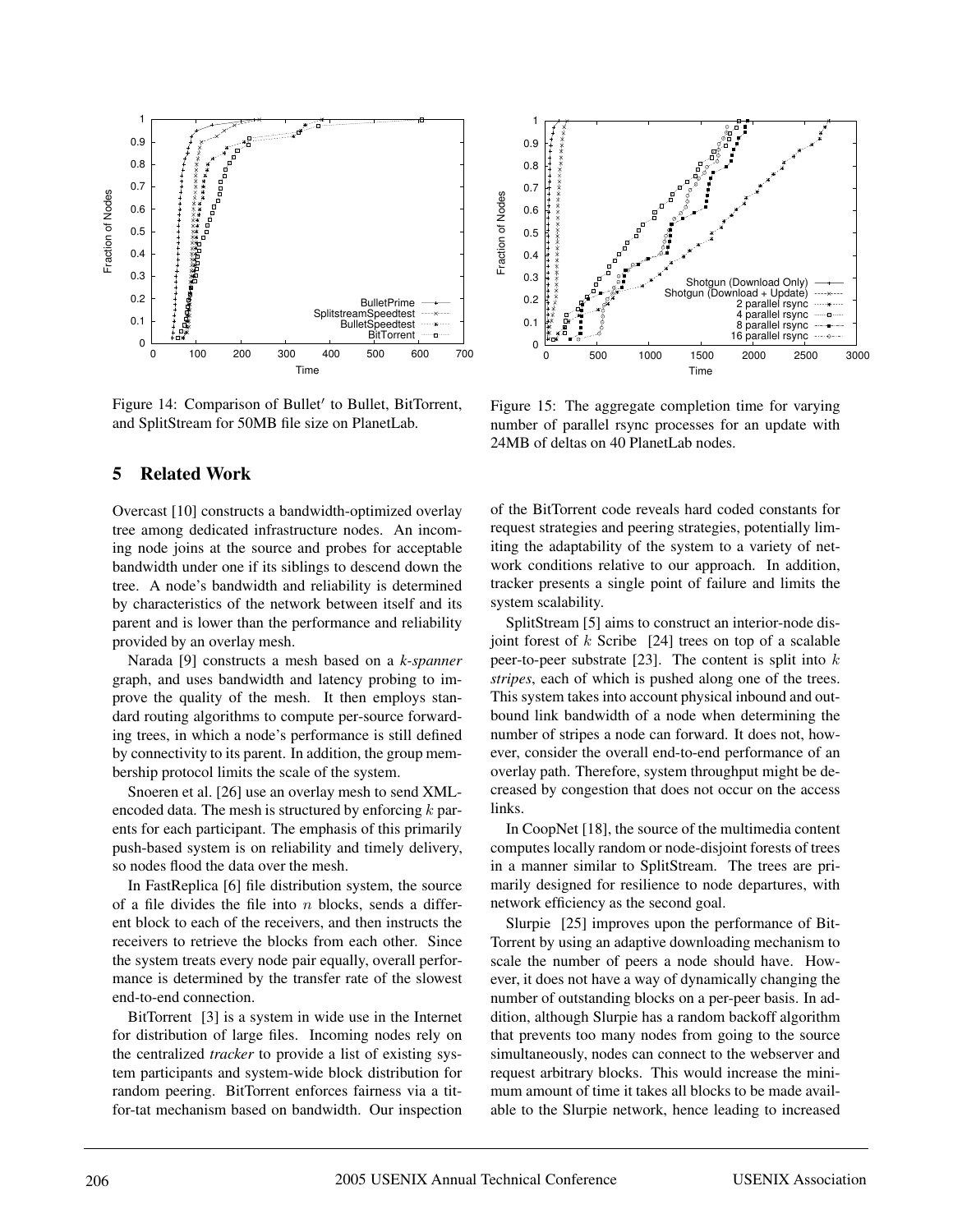minimum download time.

Avalanche [8] is a file distribution system that uses network coding [1]. The authors demonstrate the usefulness of producing encoded blocks by all system participants under scenarios when the source departs soon after sending the file once, and on specific network topologies. There are no live evaluation results of the system, but it is likely Avalanche will benefit from the techniques outlined in this paper. For example, Avalanche participants will have to choose a number of sending peers that will fill their incoming pipes. In addition, receivers will have to negotiate carefully the transfers of encoded blocks produced at random to avoid bandwidth waste due to blocks that do not aid in file reconstruction, while keeping the incoming bandwidth high from each peer.

CoDeploy [19] builds upon CoDeeN, an existing HTTP Content Distribution Network (CDN), to support dissemination of large files. In contrast, Bullet' operates without infrastructure support and achieves bandwidth rates (7Mbps on average with a source limited to 10Mbps) that exceed CoDeploy's published results.

Young et al. [29] construct an overlay mesh of  $k$  edgedisjoint minimum cost spanning trees (MSTs). The algorithm for distributed construction of trees uses overlay link metric information such as latency, loss rate, or bandwidth that is determined by potentially long and bandwidth consuming probing stage. The resulting trees might start resembling a random mesh if the links have to be excluded in an effort to reduce the probing overhead. In contrast, Bullet' builds a content-informed mesh and completely eliminates the need for probing because it uses transfers of useful information to adapt to the characteristics of the underlying network.

#### **6 Conclusions**

We have presented Bullet', a system for distributing large files across multiple wide-area sites in a wide range dynamic of network conditions. Through a careful evaluation of design space parameters, we have designed Bullet' to keep its incoming pipe full of useful data with a minimal amount of control overhead from a dynamic set of peers. In the process, we have defined the important aspects of the general data dissemination problem and explored several possibilities within each aspect. Our results validate that each of these tenets of file distribution is an important consideration in building file distribution systems. Our experience also shows that strategies which have tunable parameters might perform well in a certain range of conditions, but that once outside that range they will break down and perform worse than if they had been tuned differently. To combat this problem, Bullet' employs adaptive strategies which can adjust over time to self-tune to conditions which will perform well in a much

wider range of conditions, and indeed in many scenarios of dynamically changing conditions. Additionally, we have compared Bullet' with BitTorrent, Bullet and Split-Stream. In all cases, Bullet' outperforms other systems.

#### **Acknowledgments**

We would like to thank David Becker for his invaluable help with our ModelNet experiments and Ken Yocum for his comments on our flow control algorithm. In addition, we thank our shepherd Atul Adya and our anonymous reviewers who provided excellent feedback.

#### **References**

- [1] Rudolf Ahlswede, Ning Cai, Shuo-Yen Robert Li, and Raymond W. Yeung. Network Information Flow. In *IEEE Transactions on Information Theory, vol. 46, no. 4*, 2000.
- [2] Suman Banerjee, Bobby Bhattacharjee, and Christopher Kommareddy. Scalable Application Layer Multicast. In *Proceedings of ACM SIGCOMM*, August 2002.
- [3] Bittorrent. http://bitconjurer.org/BitTorrent.
- [4] John W. Byers, Michael Luby, Michael Mitzenmacher, and Ashutosh Rege. A Digital Fountain Approach to Reliable Distribution of Bulk Data. In *Proceedings of ACM SIGCOMM*, 1998.
- [5] Miguel Castro, Peter Druschel, Anne-Marie Kermarrec, Animesh Nandi, Antony Rowstron, and Atul Singh. Splitstream: High-bandwidth Content Distribution in Cooperative Environments. In *Proceedings of the 19th ACM Symposium on Operating System Principles*, October 2003.
- [6] Ludmila Cherkasova and Jangwon Lee. FastReplica: Efficient Large File Distribution within Content Delivery Networks. In *4th USENIX Symposium on Internet Technologies and Systems*, March 2003.
- [7] Frank Dabek, Jinyang Li, Emil Sit, Frans Kaashoek, Robert Morris, and Chuck Blake. Designing a dht for low latency and high throughput. In *Proceedings of the USENIX/ACM Symposium on Networked Systems Design and Implementation (NSDI)*, San Francisco, March 2004.
- [8] Christos Gkantsidis and Pablo Rodriguez Rodriguez. Network Coding for Large Scale Content Distribution. In *Proceedings of IEEE Infocom*, 2005.
- [9] Yang hua Chu, Sanjay G. Rao, Srinivasan Seshan, and Hui Zhang. Enabling Conferencing Applications on the Internet using an Overlay Multicast Architecture. In *Proceedings of ACM SIGCOMM*, August 2001.
- [10] John Jannotti, David K. Gifford, Kirk L. Johnson, M. Frans Kaashoek, and Jr. James W. O'Toole. Overcast: Reliable Multicasting with an Overlay Network. In *Proceedings of Operating Systems Design and Implementation (OSDI)*, October 2000.